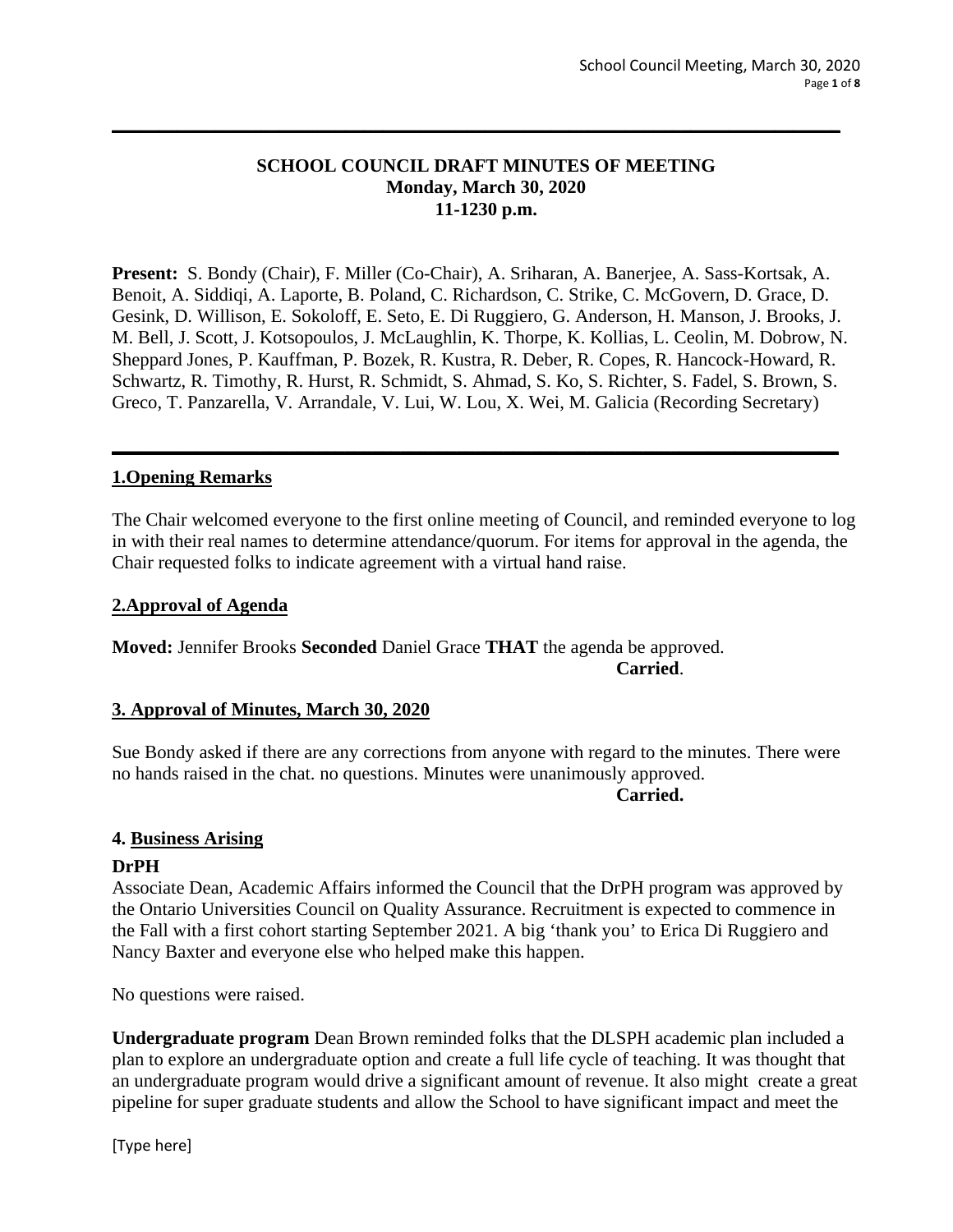School's vision. The work that a number of folks contributed to this did not provide the results envisioned. This was revisited in the recent while which involved talking to people at UTSC, Engineering and most recently to University College which is home to the Health Studies Program. Given the present pandemic situation, any progress will take a bit more time. That said, University College would really like to collaborate more closely with DLSPH on this program which we will continue to explore. Steini is currently teaching HST211.

No questions were raised.

# **5. New Business**

# **Practicum experiences during and plans after COVID-19**

ADAA Dionne Gesink provided the following update

DLSPH has a number of practical programs across the school in all the different divisions and units. Currently, students who are able to participate in a remote practicum are able to do so going forward. The in-person practicums are on hold until April 6, with the possibility of an extension because of COVID-19. Several of the practicums have gotten cancelled causing in a bit of a panic for some students, but there are new ones opening up. Dionne's office is actively working on several plan Bs and exploring different practicum options.

One of the things being looked into is how to plan for first year MPH or MPH students that are in a two-year program. Students will have the option to meet their practical requirement in the second year which means that they may or may not have a gap in terms of credits this summer.

Another option is they do not take anything this summer and then take a second practicum next year in the summer term for which they would not necessarily pay additional fees, but which will extend their graduation to November instead of June.

One program in IHPME and Nutrition have been impacted and are calling a disruption

There is a placement group that includes program leads and the people responsible for practicum placements who are in constant communication to keep these moving forward, in a timely way.

Sue Bondy added that in order for students to maintain student visa status, they must be registered in one activity which could be .5 credits. Any questions relating to this must be directed to Dionne or the appropriate program director or practicum coordinator.

Ellen Sokoloff commented via chat to clarify part-time registration. Students only pay for summer if they were not registered in both fall and winter. If they were registered for fall and winter, they do not pay summer fees either.

Questions/Discussion: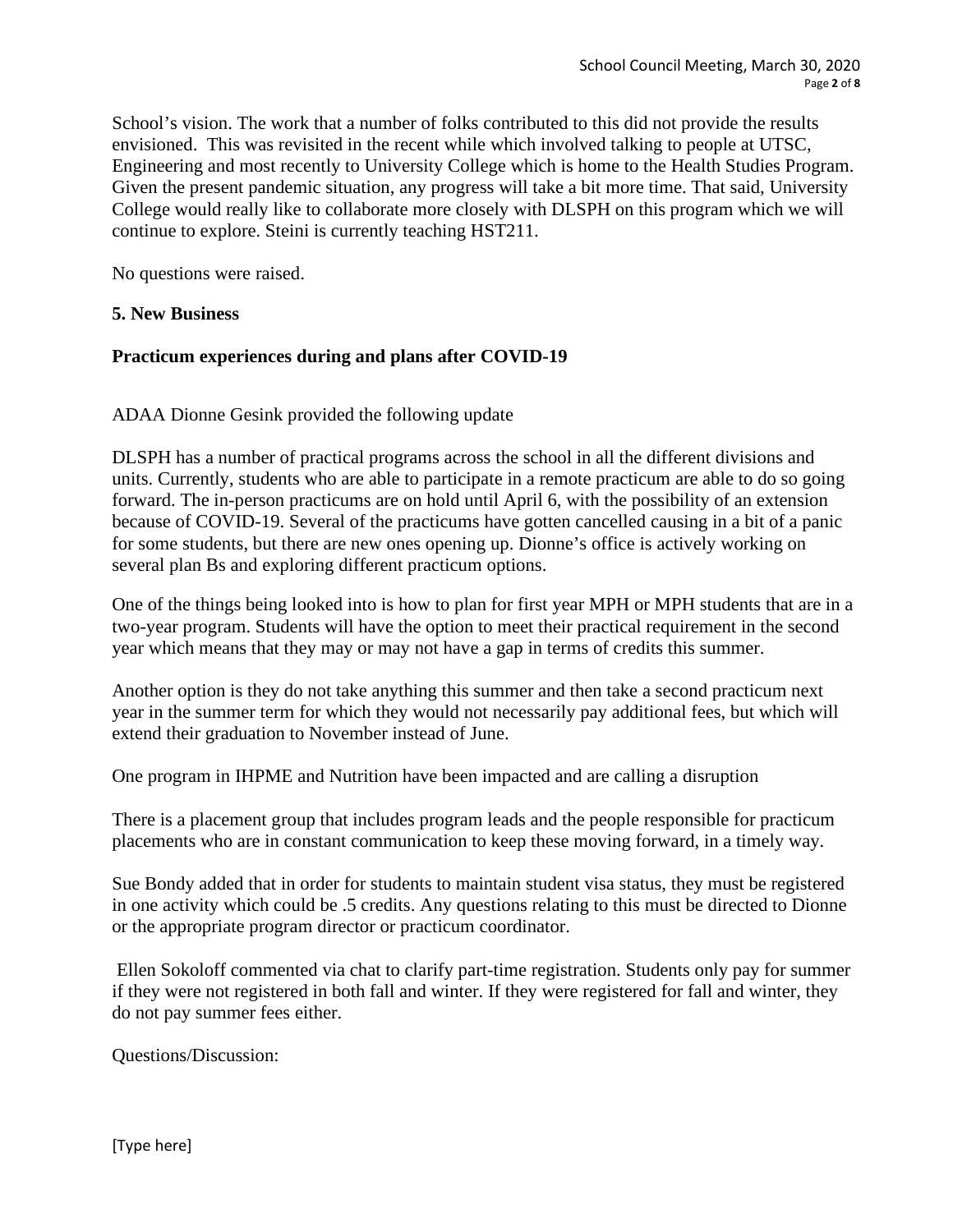Blake Poland offered thanks to all who have stepped into roles during this time, Dionne, in particular, who is having a "baptism by fire". And followed with a question on what courses are offered in the spring and summer.

Summer courses will be offered remotely. And faculty who are planning a course this summer are encouraged to also plan on a continuity backup--which could be a person or a system that can replace them, if they get sick. This might mean co-teaching or having pre-recorded lectures.

The Center for Teaching Solutions and Innovation (CTSI) has several online resources; organized group sessions around how to make online teaching more feasible and sustainable to meet course needs can also be arranged.

Also being figured out is the *actual* versus *perceived* need for practicum placements. Students have been informed that new courses to be offered will be posted on April 20. Registration opens April 1 and closes May 4.

Faculty whose research have been suspended and who have time to teach elective courses that would be added as new courses are encouraged to teach. Dionne added that this is not ongoing nor a regular expectation, and it is only for this summer to fill a transitory need.

On the process of approval, faculty may take the same route of seeking approval as one would for a reading course, using an online form.

Paul Bozek as Chair of Education Committee provided the following comments/information.

The Education Committee from a governance point of view is operating remotely. Any new course outside of a reading course or any significant change to an existing course that would require approval beyond the graduate curriculum committee by the Education Committee to be fully approved as a minor change can be done remotely, can be done off cycle. The Education Committee will not hold meetings at set intervals if the need is potentially great to do some quick changes that require governance approvals. The current Constitution of the Council allows for these.

Minor changes such as program changes to an individual field of a particular field already approved; what courses are mandatory, what electives might be available can be done by the Education Committee after coming through your graduate curriculum committee. On an off cycle basis with electronic voting or if it's questionable as to why changes are needed Zoom meetings will be conducted.

On the other hand, reading courses and directed reading courses or directed research can be reviewed/approved through the graduate curriculum committee without going through formal governance. So this can be done with one off courses with some students for the summer to fulfill the requirement to keep students registered or giving them electives.

Sue Bondy also added that there is lots of flexibility and people are really being generous with their time and energy to come up with solutions to keep students on path.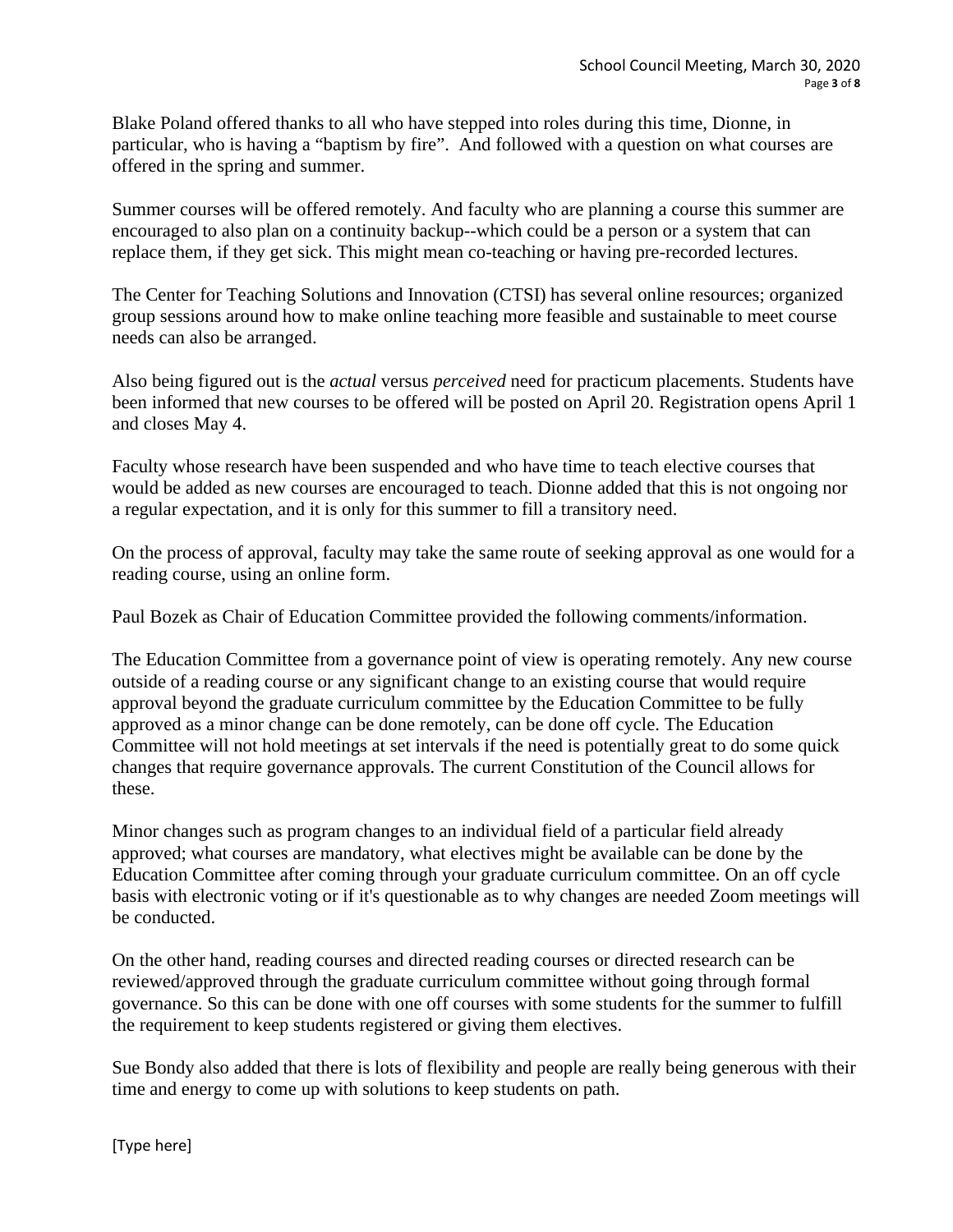# **7. Standing Items**

# **a. Education Committee**

Paul Bozek introduced the minor modification courses that were approved in the March 9, 2020 Education Committee meeting, which are forwarded to Council for information only.

- 1. Change to Existing Courses
	- a) Change to existing course: CHL5920H regular to continuous (Jeremy Scott)
	- b) Course name change CHL5904H (Jeremy Scott)
	- c) Course name change CHL5912H (Jeremy Scott)
	- 2. New Courses
	- a) CHL5656Y Nutrition & Dietetics Culminating Project (P Buklis) governance form and syllabus
- 3. Change to Existing Programs
	- a) GRE remove as admission requirement for MPH Epi (D Fisman)

b) MPH OEH – changes to program requirements (P Bozek)

c) MPH Nutrition & Dietetics – changes to program requirements (P Buklis)

d) MPH Nutrition & Dietetics Advanced Standing – changes to program requirements (P Buklis)

e) MPH Health Promotion – changes to program requirements (C Strike)

4. New Programs

a) MPH Nutrition & Dietetics – New Emphases: Clinical Nutrition & Public Health Nutrition (P Buklis)

There were no questions raised.

# **b. CAO Update**

Robin Hurst, provided update on ensuring that the staff had a computer at home to work from home (during the pandemic) that they could connect to VPN. Some laptops were repurposed to be taken home to allow for business continuity around HR.

Teams have also been established through Microsoft Teams to keep communications and to see how things are moving forward.

The second biggest piece was to get all courses online for the rest of the term, in a very quick manner. A number of zoom licenses were purchased to be made available to all faculty. Robin offered thanks to Obadiah George who has graciously helped to onboard faculty around zoom. Positive feedback was received on this item.

Robin is part of an operation continuity table under the office of Scott Mabury (VP Operations) that meets each week. One of the crucial things is limiting access to the building and to allow access to essential folks. Everyone is working remotely during the lockdown and no one should be in the building. If one has to enter the building to pick up files needed to perform one's work, they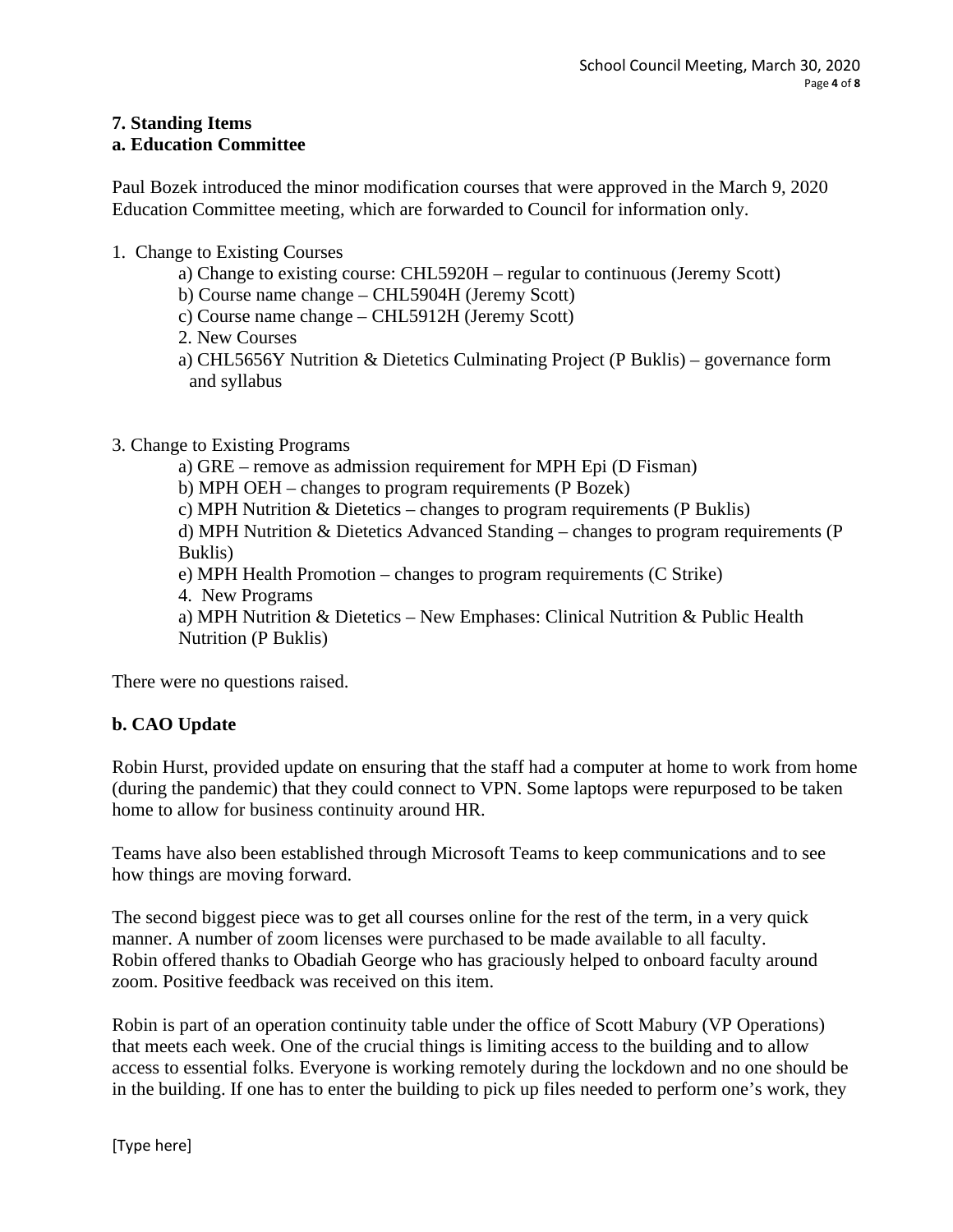do so by isolating themselves from others and leave. Robin reported that on the occasions that she was in the building, she saw two or three people who were also practicing social distancing.

The University also has instituted a disinfecting program in the evenings. They are not doing the wet labs as there may be chemicals that are not suitable at this time.

FOBs should work for faculty and staff in the buildings they are entitled to enter.

# **c. Dean's Update**

Convocation has been cancelled. There is a petition to keep convocation in some fashion. The University is trying to figure out how to deal with this. Dean will keep folks updated, at the same time the Dean reminded everyone to subscribe to the Provost's Digest (sent by email). It is a good vehicle to get consistent news from the University.

Equity and Diversity – The School spent a bit of looking at what it will do to promote equity, diversity and inclusion. Steini reminded that they looked into an Equity, Diversity and Inclusion officer, but could not find the right fit not because no one is suitable. It is an impossible position to fill. At the next faculty meeting the Dean will be bringing forward four positions that are kind of equity leads within particular groups. He will talk about the why's and what those jobs look like.

Community Engagement**-** Outreach & Access is going on despite the fact that high schools are cancelled and are trying to move online. He encouraged folks to think about how we deal with community engagement and support faculty who are doing that,

The Dean reiterated thanks to Erica Di Ruggiero for the work done on DrPH.

He also thanked everyone for bearing patiently and working through the pandemic situation and reminded everyone to be safe.

Sue reminded Steini to introduce new leadership- Dionne Gesink as ADAA. Steini thanked Dionne for the impressive work she has done since she took on the role two weeks prior to this Council meeting.

Sue informed the Council that France Gagnon was just about ending her class and maybe delayed so she called on Dionne Gesink for her update which follows.

### **d. ADAA Updates**

Dionne Gesink updated that grading deadline moved to May 15: students who want to graduate in June need to have their recommendation for graduation by April 17; grades for those who are not graduating can be submitted at a later date.

Dionne added that the communication on this will be sent out ASAP to help prioritize marking for the graduating students.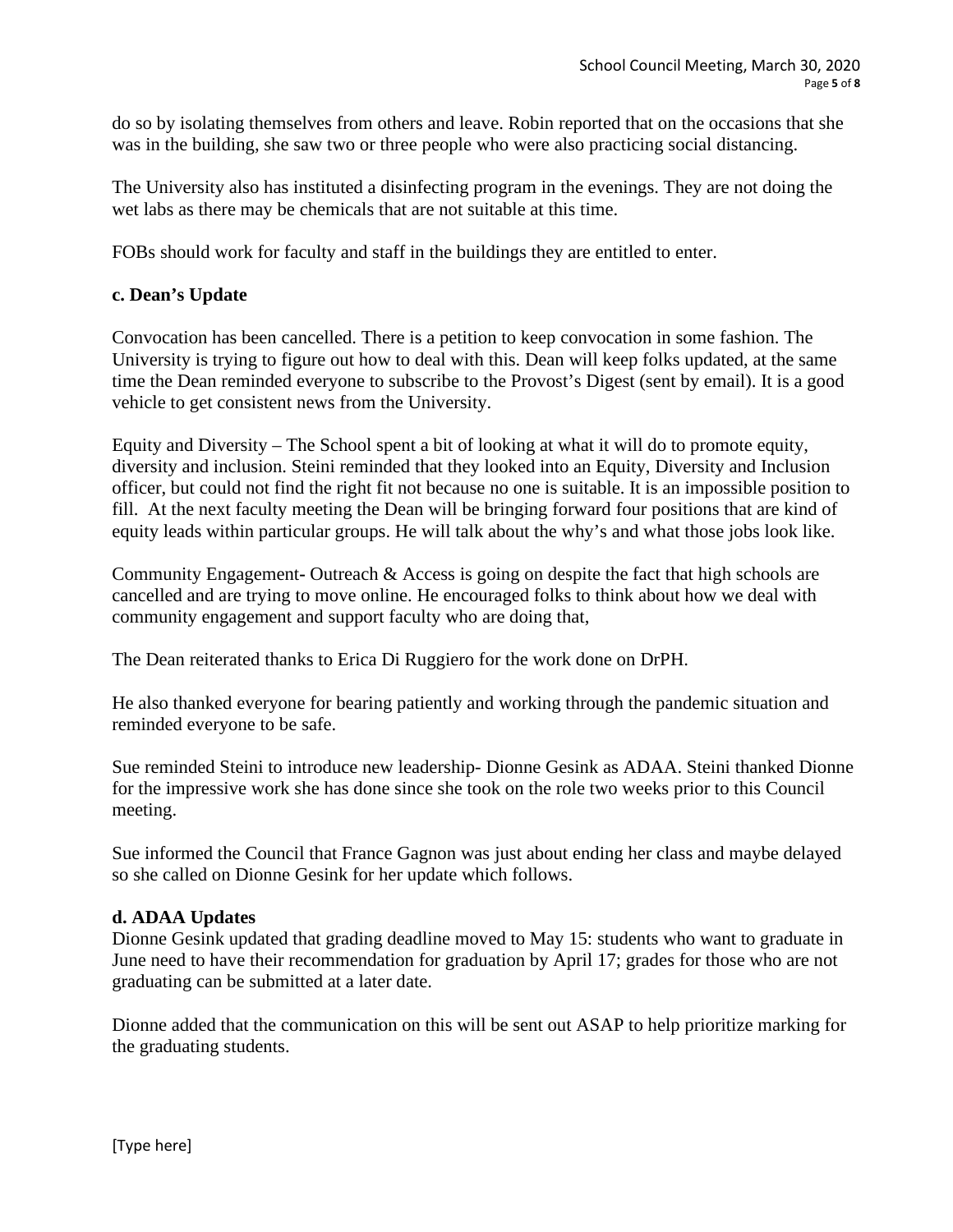School of Graduate Studies has an online self declaration of illness form. It started out to be something that SGS was using to keep track of COVID- related absences, but they've expanded it to include non-COVID related absences as well.

Students are not only having physical health problems, but they're starting to have a lot of mental health and emotional health problems. Faculty are encouraged to be more compassionate and as accommodating as is possible.

Voting update- situations such as changes to courses requiring a vote in the last two weeks of classes can still be done. Some flexibility is allowed in submitting requests- faculty are being informed that a request for disruption may be used and still take a vote. Dionne will send out the form to be completed.

Summer courses- Dionne will find out the volume of students and the number of courses possibly needed for the summer to help faculty make decisions on whether or not to offer courses they normally offer. For new courses, Dionne will confer with Steini on how to manage this with workload.

Dionne mentioned that the University is starting to see more student complaints of harassment within classes which may or may not have to do with COVID-19. Folks are reminded to make sure they are aware of these and ensure modelling inclusion and diversity and that the students are doing so as well.

Students' financial concerns- a lot of students are concerned about finances and the extension of their program. A document has been put together that outlines information on needs-based emergency funds.

Students may contact Ellen at the Grad Office and to contact Dionne for teaching concerns.

Sue reminded folks about a memo that Robin sent around with information on point people for specific questions/issues.

While a search for a graduate coordinator is ongoing, all reading course proposals will go to Dionne.

At the request/comment from Blake Poland, Steini provided an update on how the School is positioning itself in the COVID-19 related work *in the provincial level.*

- Modelling that is being used to support what's going on in government right now is being done, one way or the other by our students or faculty.
- Webinar on COVID-19 that was well-subscribed
- Faculty coming up with several relevant research that will be helpful on how we respond and how we recover from the pandemic. Social determinants of health, how we deal with rapid policy synthesis.
- Around the provincial and federal command tables are our faculty, epidemiologists and modellers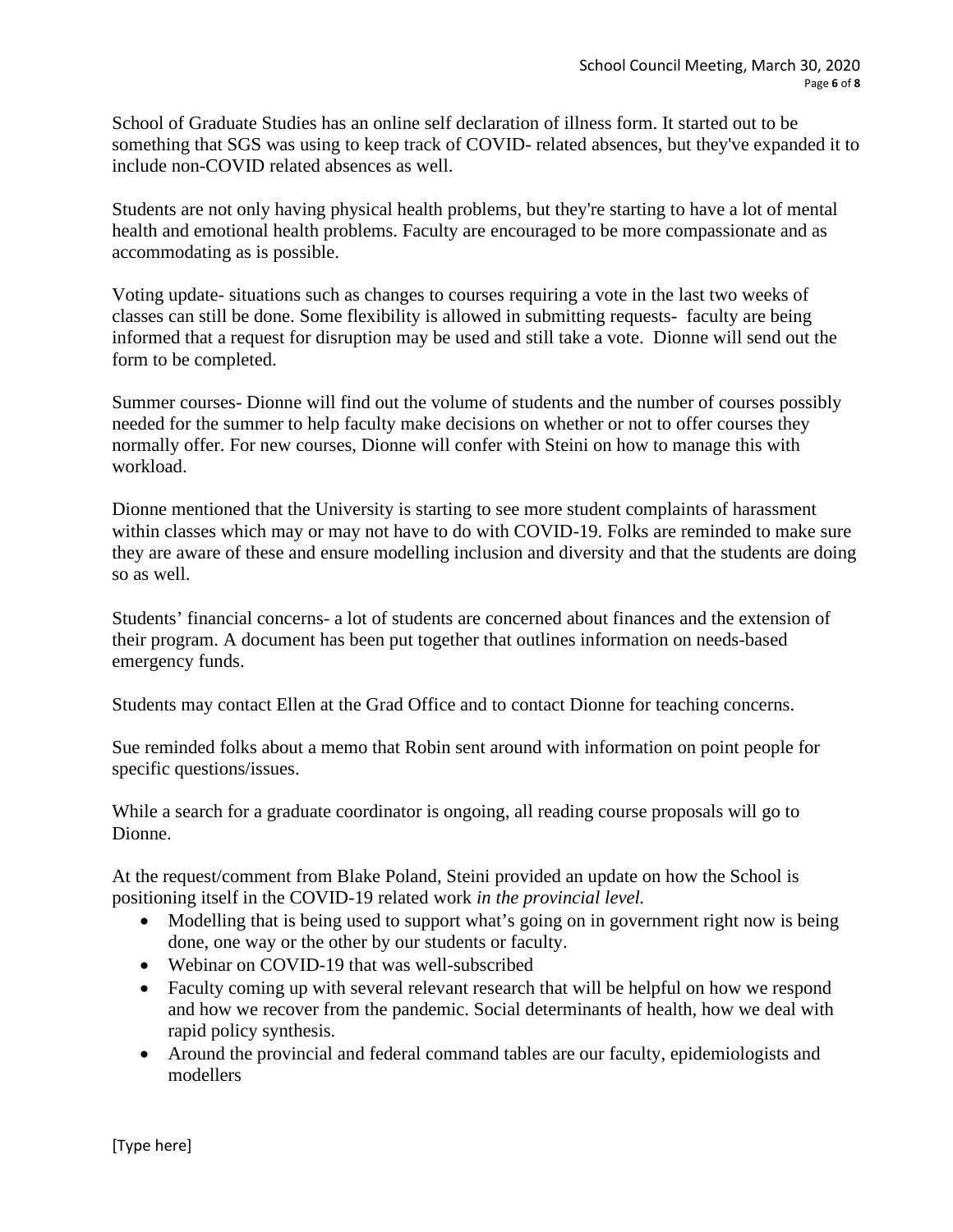• Overall, several of our faculty are engaged in modelling work, synthesis work, research. A lot of our grads making good decisions are at the command table.

Steini stated that the School has to make sure that it is responding and being supportive to the system, connecting the right people and setting up tables to bring together useful input to the decision makers and present their modeling work.

The second way is how to cope with students and coming up with options and opportunities for our students to contribute through this pandemic and meet their academic requirements.

Looking beyond COVID-19: How do we position ourselves after this? How do we get ready to learn from this? How do we bring proposals to donors?

# **e. ADR Updates**

There's a lot of action for research on COVID-19. Opportunities abound from the Ontario government. Folks are encouraged to look at the research alert that was sent out from the Research office; as well to connect with the Office of Research Services for any questions.

8. **Membership of School Council**- Sue mentioned that between now and the next meeting, the process of filling out vacancies (through a remote fashion) will be repeated for the next academic year.

### 9. **Update from Student Associations**

Sarah Richter MPH, provided the following update:

a. Action Oriented Retreat, (essentially a mass town hall for all students and faculty within DLSPH) which would have been held today, MARCH 30, but had to cancel.

Student feedback on what's working really well:

- They really enjoyed tutorials which are very beneficial for our time.
- A lot of faculty have gone out of their way to make themselves available to students and have made some material available online.
- Some students in the MPH stream are able to enroll in introductory EPI and Biostats.
- PhD students are able to take some courses outside of DLSPH and they've had more support for student-run initiatives.

Constructive items:

- Funding for fellowship conferences and publications
- Greater and more specialized professional development opportunities. (Special thanks to Sarah Ko for her support and great collaboration work)
- b. Student response to COVID-19